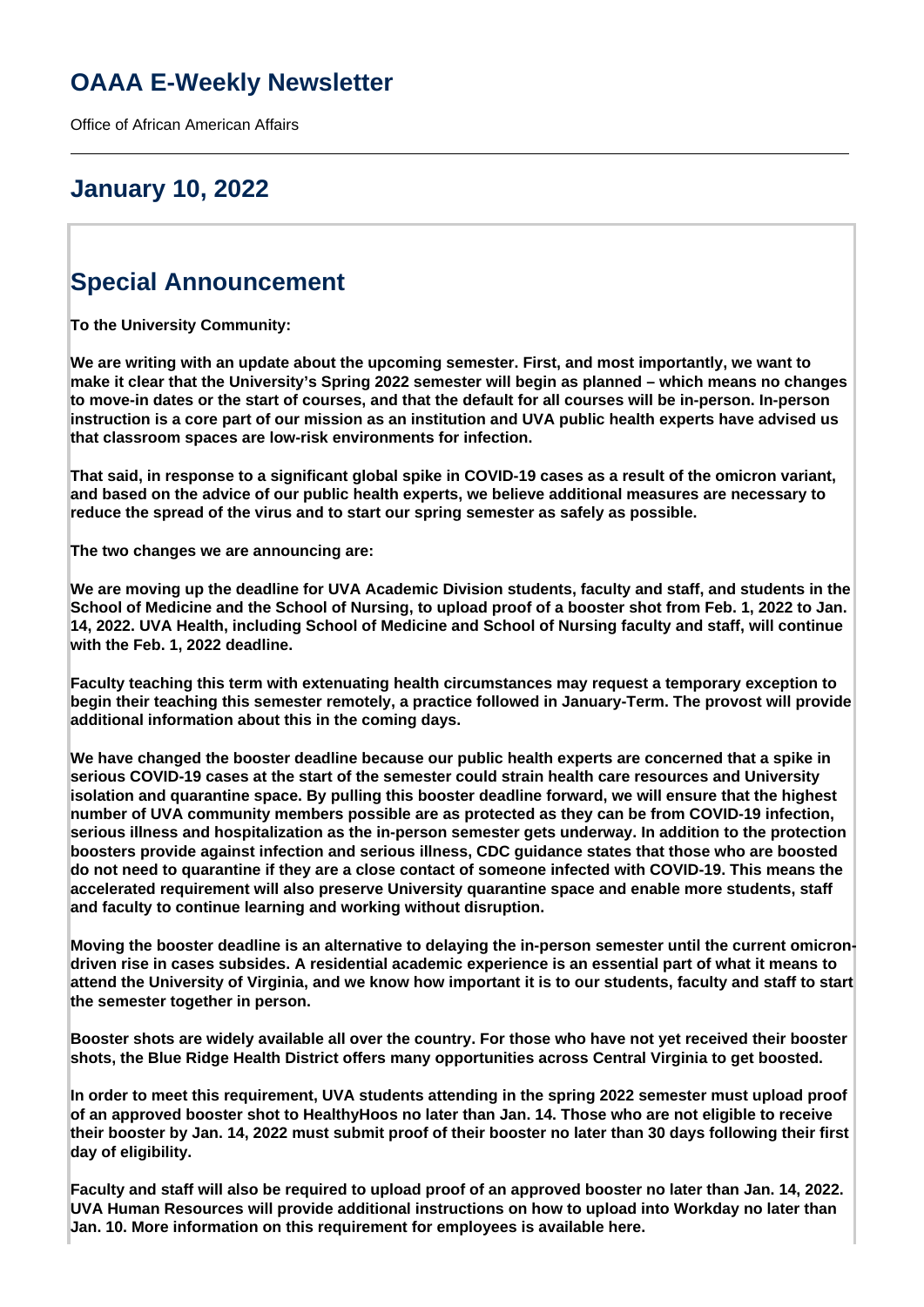**If you previously received a medical or religious exemption from the University's vaccine requirement, you do not need to take any further action, other than to continue complying with testing requirements and other public health policies. More information on exemptions for students is available here. Employees who have never requested a religious or medical exemption or whose circumstances have changed since their first exemption request can submit a request here. Please note that a recent case of COVID-19 does not qualify as grounds for a medical exemption.**

**As mentioned above, faculty with extenuating health circumstances may request to begin the semester remotely. We will provide faculty with additional information as soon as possible, and no later than early next week. Staff with extenuating health circumstances should work with their supervisor.**

**As always, we will continue to monitor the public health conditions and the virus and make additional adjustments as necessary. We are all tired of this virus, but we must remain both vigilant and flexible in order to strike the appropriate balance – as best we can – between public health and safety measures and fulfilling our core missions of residential teaching, research and medical care. For that reason, in addition to changing the date by which boosters are required, we are also evaluating the University's current policies on teleworking, events and gatherings, and other considerations that could help us keep the virus at bay this spring. We will provide an update on any changes to those policies by the end of next week.**

**Thank you, as always, for your patience and perseverance in the midst of challenging circumstances. We are eager to see all of you soon as we kick off another semester together on Grounds.**

**Sincerely,**

**Jim Ryan President**

**Liz Magill Provost**

**J.J. Davis Chief Operating Officer** 

\_\_\_\_\_\_\_\_\_\_\_\_\_\_\_\_\_\_\_

\_\_\_\_\_\_\_\_\_\_\_\_\_\_\_\_\_

**K. Craig Kent, M.D. Executive Vice President for Health Affairs, University of Virginia Chief Executive Officer, UVA Health**

### **OAAA Announcements & Services**

OAAA Tutoring for Spring 2022 – (will resume the first week of February 2022)

Black Fridays - (will return in January 2022)

2022-2023 Peer Advisor Application is now available

The application deadline for the OAAA Peer Advisor Program is Friday, January 28, 2022 at 11:59 pm. Late applications will not be accepted. We look forward to reading your applications!

What Is the Peer Advisor Program? [Apply Now to be a 2022-2023 Peer Advisor](http://oaaa.virginia.edu/peer-advisor-program-application)

Nationally recognized for "exemplary practice in achieving campus diversity," the Peer Advisor Program was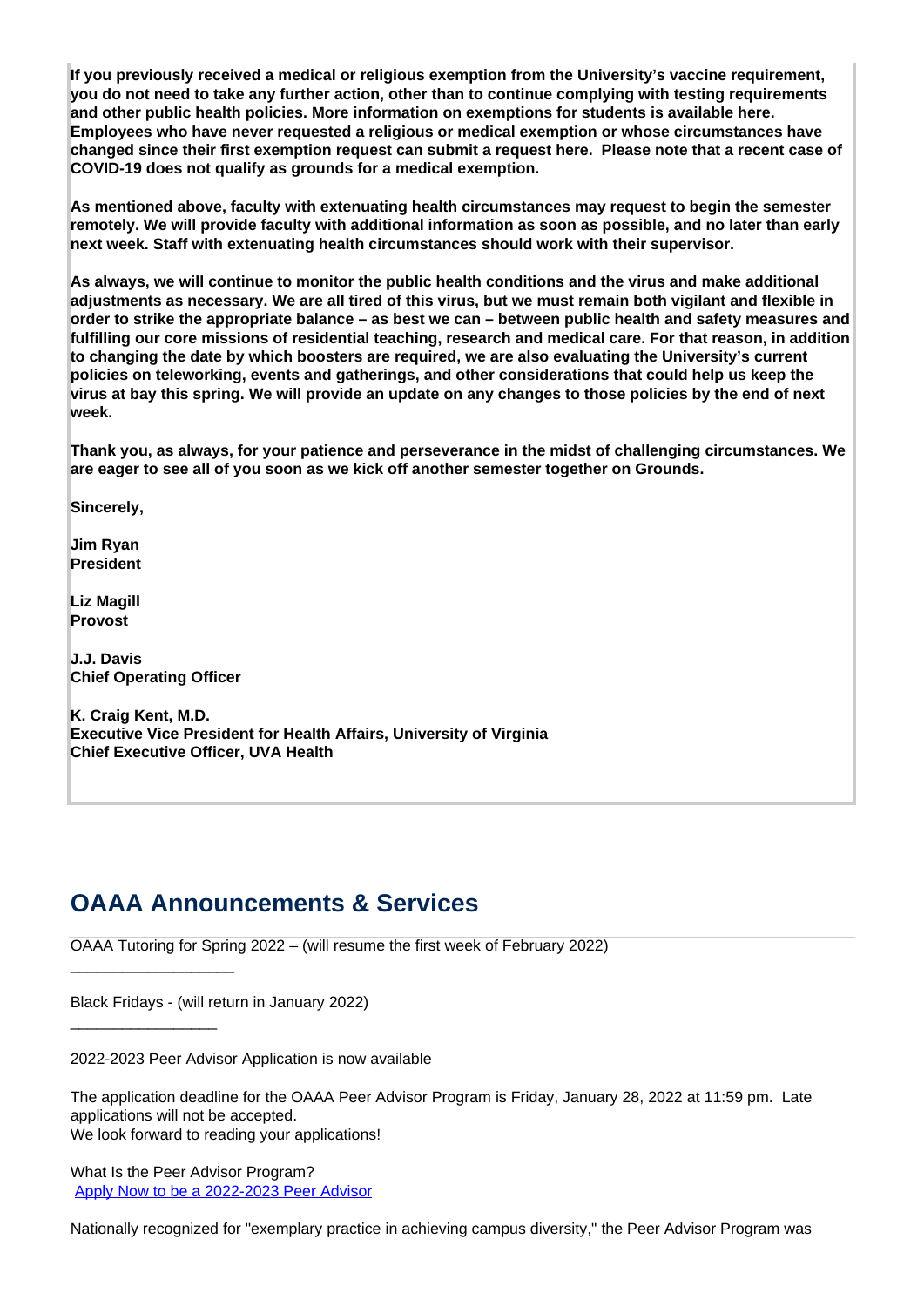established by the University of Virginia's Office of African-American Affairs in 1984. It assists Black first-year and entering transfer students with their college transition by providing personalized, sensitive support and counseling. In addition, the program offers a wide range of activities from orientation to workshops and seminars to academic recognitions.

What is a Peer Advisor?

#### DESCRIPTION OF A PEER ADVISOR

Peer Advisors are a select group University of Virginia second-, third-, and fourth-year students chosen to serve as mentors and advisors to the entering class of first-year and transfers students throughout their first-year at the University. All Peer Advisors undergo an extensive training to ensure they are prepared to assist entering students with common issues faced by new students to the University. To learn more

#### **Quote of the Week**

**"I am not lucky. You know what I am? I am smart, I am talented, I take advantage of the opportunities that come my way and I work really, really hard. Don't call me lucky. Call me a badass." – Shonda Rhimes, Year of Yes: How to Dance It Out, Stand In the Sun and Be Your Own Person**

### **Quote's Corner**



Shonda Lynn Rhimes (born January 13, 1970) is an American television producer, screenwriter, author, and mother. Rhimes was born in Chicago, Illinois, is the youngest of six children. She is best known as the showrunner—creator, head writer, and executive producer—of the television medical drama Grey's Anatomy, its spin-off Private Practice, and the political thriller series Scandal. Rhimes has also served as the executive producer of the ABC television series Off the Map, How to Get Away with Murder, The Catch, and Grey's spin-off Station 19. In 2007 and 2021, Rhimes was named by Time on the Time 100, their annual list of the 100 most influential people in the world. In 2015, she published her first book, a memoir, Year of Yes: How to Dance It Out, Stand in the Sun, and Be Your Own Person. In 2017, Netflix said that it had entered into a multi-year development deal with Rhimes, by which all of her future productions will be Netflix Original series. Netflix had already